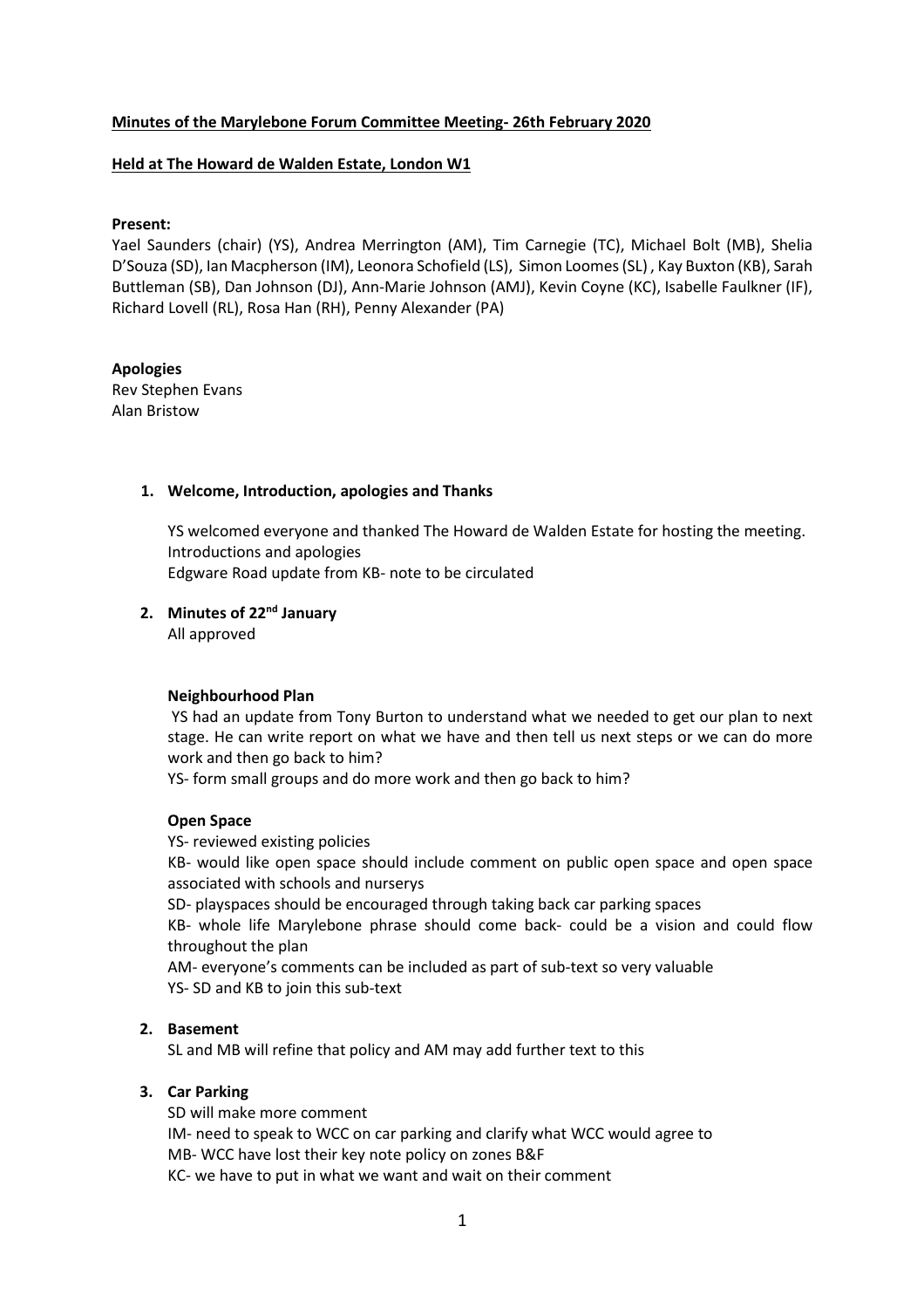KB- we need the evidence base to prove the policy IM- We need the evidence base first and then the policy should be drafted SB, TC and IM to join

#### **4. Small Business**

KB would like to join this sub group SB to join this group

## **5. Edgware Road**

KB- will put together some wording prevent loss of A1 and reference to clutter and would refer back to insite study which will then form the future policies for the area SB- document references retail insite and this should be removed

## **6. Environemental Policies**

TC, SL, AM, DJ, SD to form sub-group SL- how would everyone feel about their gas boiler replaced by electric?

## **Old Marylebone Road**

KB- do we need to do a policy for Old Marylebone Road- to protect offices. The Church did a very good evidence piece on the contribution that offices make to the local economy rather than hotel

SB- problem with servicing due to hotels

KB and SB to draft policy

All agree that policies will be drafted by next meeting

Tony Burton can draft a report for £550

KC- states that we have used him before and we don't want to go back to where we were

SB- why do we need someone to write a report on what we already know. Who we would use to professionally write this up?

- MB- ask Tony Burton who can write the plan?
- KC- what do we have in the acccount? YS- £2k

KB- sends out a message that we working on it and should use Neighbourhood CIL money

- DJ- speak to Nick Bailey from Fitz West
- KB- Gerald Eve, Turley, and Yoram (Fitz West)
- IM- declares an connection with Gerald Eve former employee
- KB- will combine Edgware Road and and Marylebone Road as one policy Special Policy Area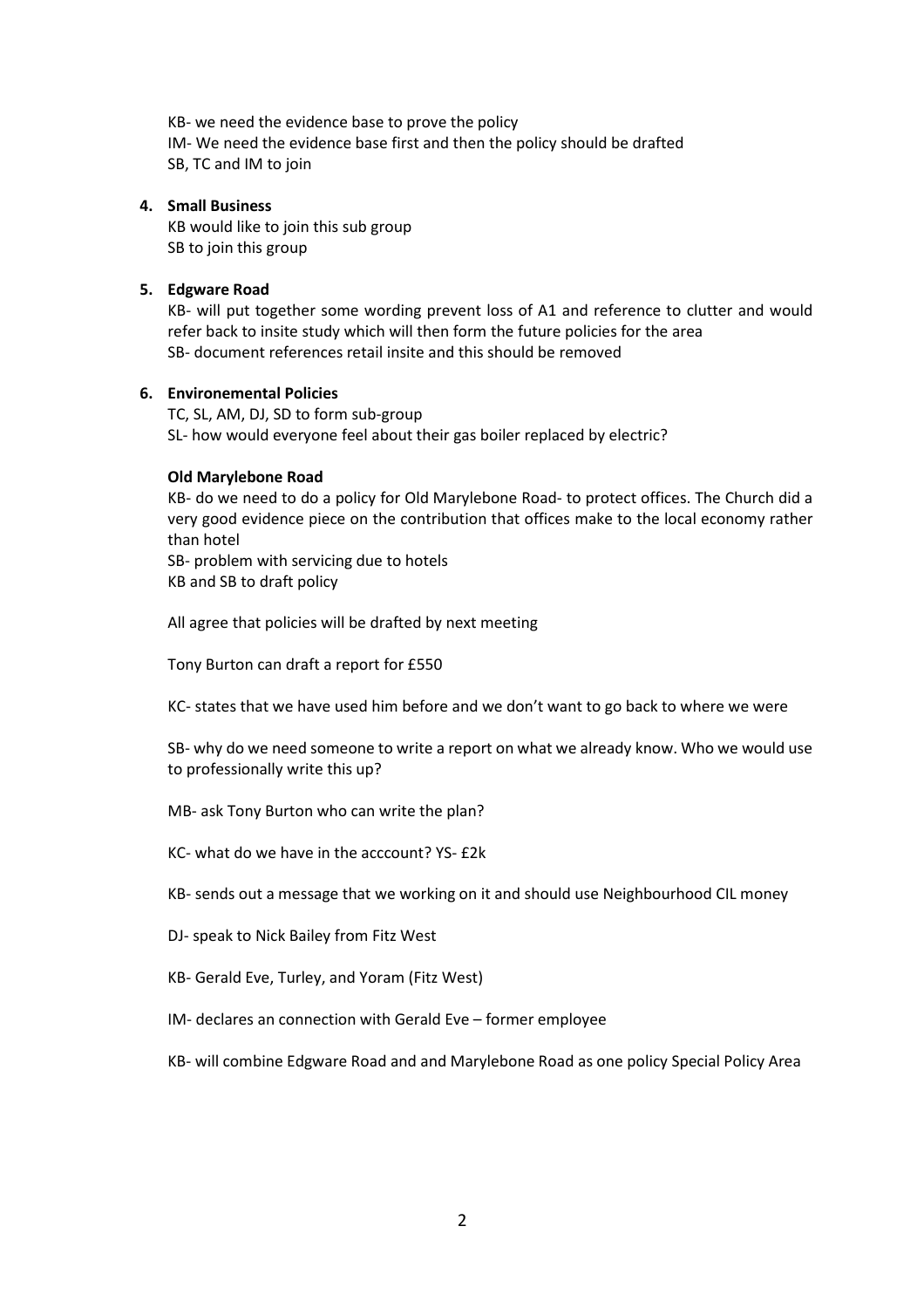## 4. **CIL Update**

KB- clarified that the Edgware Road application is on behalf on the forum

KC- states that everyone should approve this one- propose CIL application for Edgware Road All agreed

KB- will submit tomorrow

## **Westminster Update from Westminster Forum of Forums- Update**

KB- gave an overview from the meeting and stated that WCC have said that CIL money could be used for feasibility studies

Meetings with CIL Cabinet will be 4 times a year

YS-5k threshold

YS- applications can be cross boundary

SD- CIL qualifications state that the project should support growth and community type projects

KC- Community projects should be supported

MB- Community projects have to linked to infrastructure

YS- WCC have said that strategic CIL is tied to physical infrastucture but this can be relaxed with neighbourhood CIL

DJ- can we clarification on this point (revenue or capitial)

SB- Questioned asked if neighbourhood CIL could be bolted Ward funding

MB- CIL funds can be rolled over

KB- Council have a dashboard on how funds are being allocated in a pipeline – and we need clarificaiton on this

SB- strategic CIL will be used in other areas if not used here

SL- rather than money sitting in a pot and should have strategy on what can be spent now- we SD- if we asked community playstreets would be supported

## **West London Mission & Rotary Updates**

SL- gave an update on what they are planning including a 2million project

KC- the forum should support these community projects

KC- Rotary getting more corporate members involved to benefit more local charities and CIL funding could help with future initiatives with the local charities

DJ- use of CIL to monitor air quality in the area

SD- breathe London Network – none of monitors installed in the Marylebone Area

AM- as our reponsibility in representing the community and the schools in area we should be supporting

DJ- all agreed that he can do

PA- need to look at Oxford Street air qualtiy work and 2-way and build on this

SB- problem has been getting seed funding to pay consultants on small CIL projects

## **Drinking Fountains**

SD- brought photo examples for drinking fountains

AM- The Estate is installing on Marylebone High Street and mentioned the One Less Campaign

PA- Baker Street Quarter looking to install one Manchester Sq

KB- CIL funding to re-instate existing water fountain

AM- speak to WCC on re-instating existing fountains- ie Paddington Street Gardens